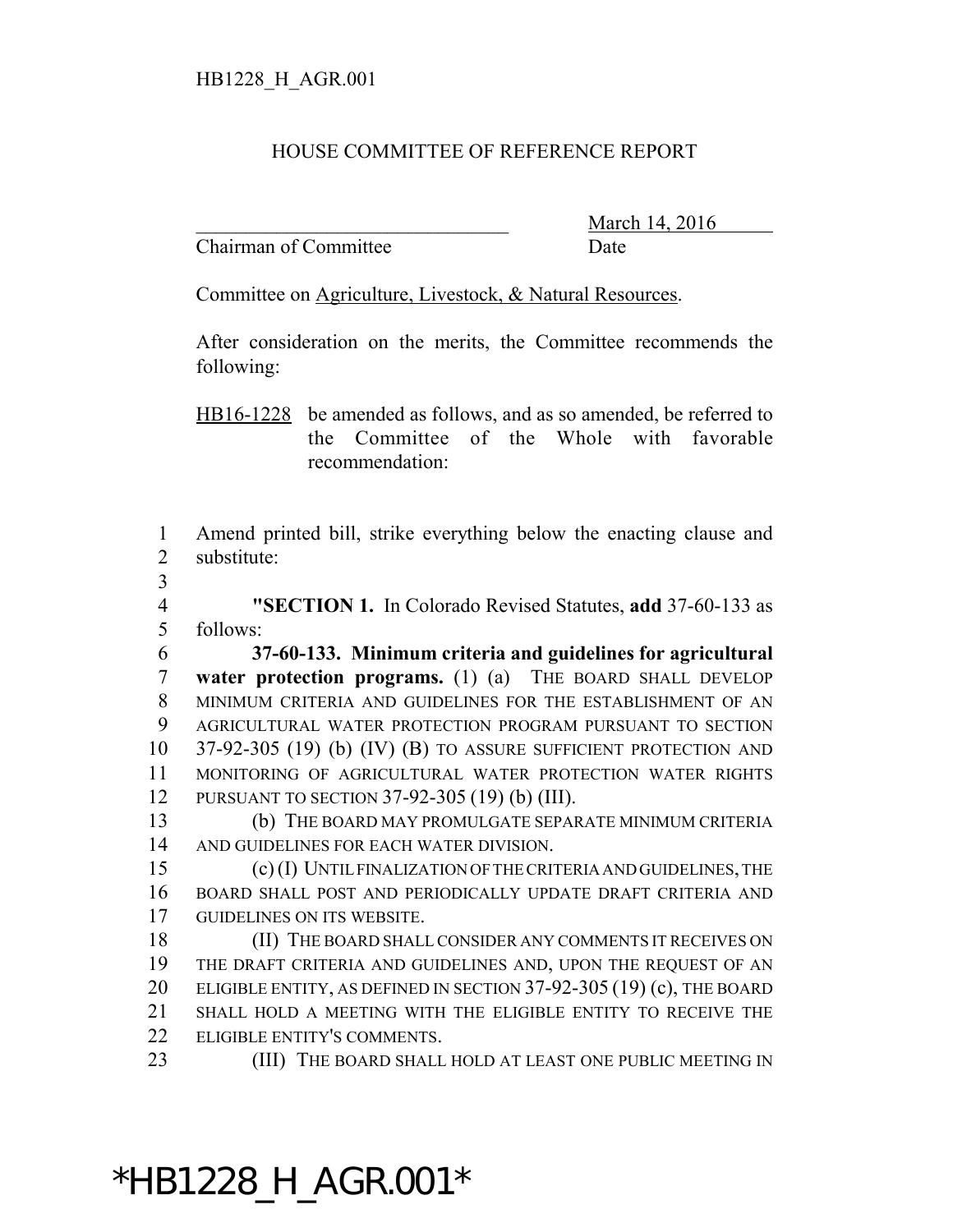EACH WATER DIVISION TO PRESENT THE DRAFT CRITERIA AND GUIDELINES 2 AND RECEIVE COMMENTS ON THEM.

 (2) THE BOARD SHALL FINALIZE THE CRITERIA AND GUIDELINES WITHIN ONE YEAR AFTER INITIATING THE PROCESS TO DEVELOP CRITERIA AND GUIDELINES.

 (3) AS USED IN THIS SECTION, "AGRICULTURAL WATER PROTECTION WATER RIGHT" HAS THE SAME MEANING AS IN SECTION 37-92-305 (19) (a).

 **SECTION 2.** In Colorado Revised Statutes, **add** 37-80-123 as follows:

 **37-80-123. Lease, loan, or trade of agricultural water protection water right - rules - definition.** (1) (a) AS SOON AS PRACTICABLE, THE STATE ENGINEER SHALL INITIATE THE PROMULGATION OF RULES GOVERNING THE REVIEW OF A SUBSTITUTE WATER SUPPLY PLAN 14 PURSUANT TO SECTION 37-92-308 (12). IN PROMULGATING THE RULES, THE STATE ENGINEER SHALL FOLLOW THE STATE ENGINEER'S OWN RULE-MAKING PROCEDURES.

(b) THE RULES MUST INCLUDE:

18 (I) TERMS AND CONDITIONS THAT THE STATE ENGINEER MAY IMPOSE THROUGH AN APPROVED SUBSTITUTE WATER SUPPLY PLAN PURSUANT TO SECTION 37-92-308 (12);

**(II) CRITERIA THAT THE STATE ENGINEER SHOULD CONSIDER IN**  REVIEWING A SUBSTITUTE WATER SUPPLY PLAN APPLICATION FILED PURSUANT TO SECTION 37-92-308 (12);

24 (III) PROCEDURES BY WHICH THE STATE ENGINEER MAY RECONSIDER A DECISION; AND

 (IV) PROCEDURES FOR CREATING A DATABASE THAT TRACKS AND INVENTORIES SUBSTITUTE WATER SUPPLY PLANS APPROVED UNDER 28 SECTION 37-92-308 (12) AND FOR MAKING THE FOLLOWING INFORMATION FROM THE DATABASE ACCESSIBLE TO THE PUBLIC:

(A) THE AMOUNT OF WATER SUBJECT TO EACH APPROVED PLAN;

 (B) THE LOCATION OF USE OF WATER UNDER EACH APPROVED PLAN; AND

 (C) THE DECREED BENEFICIAL USE OF WATER LEASED, LOANED, OR TRADED IN CONNECTION WITH EACH APPROVED PLAN.

 (c) THE WATER JUDGE FOR WATER DIVISION 1 SHALL REVIEW THE RULES PROMULGATED UNDER THIS SECTION IN ACCORDANCE WITH THE PROCEDURES SET FORTH IN SECTIONS 37-92-501 (2) (g), (3) (a), AND (3) (b).

 (2) AS USED IN THIS SECTION,"AGRICULTURAL WATER PROTECTION WATER RIGHT" HAS THE SAME MEANING AS IN SECTION 37-92-305 (19) (a).

 $*$ HB1228\_H\_AGR.001 $*_{-2}$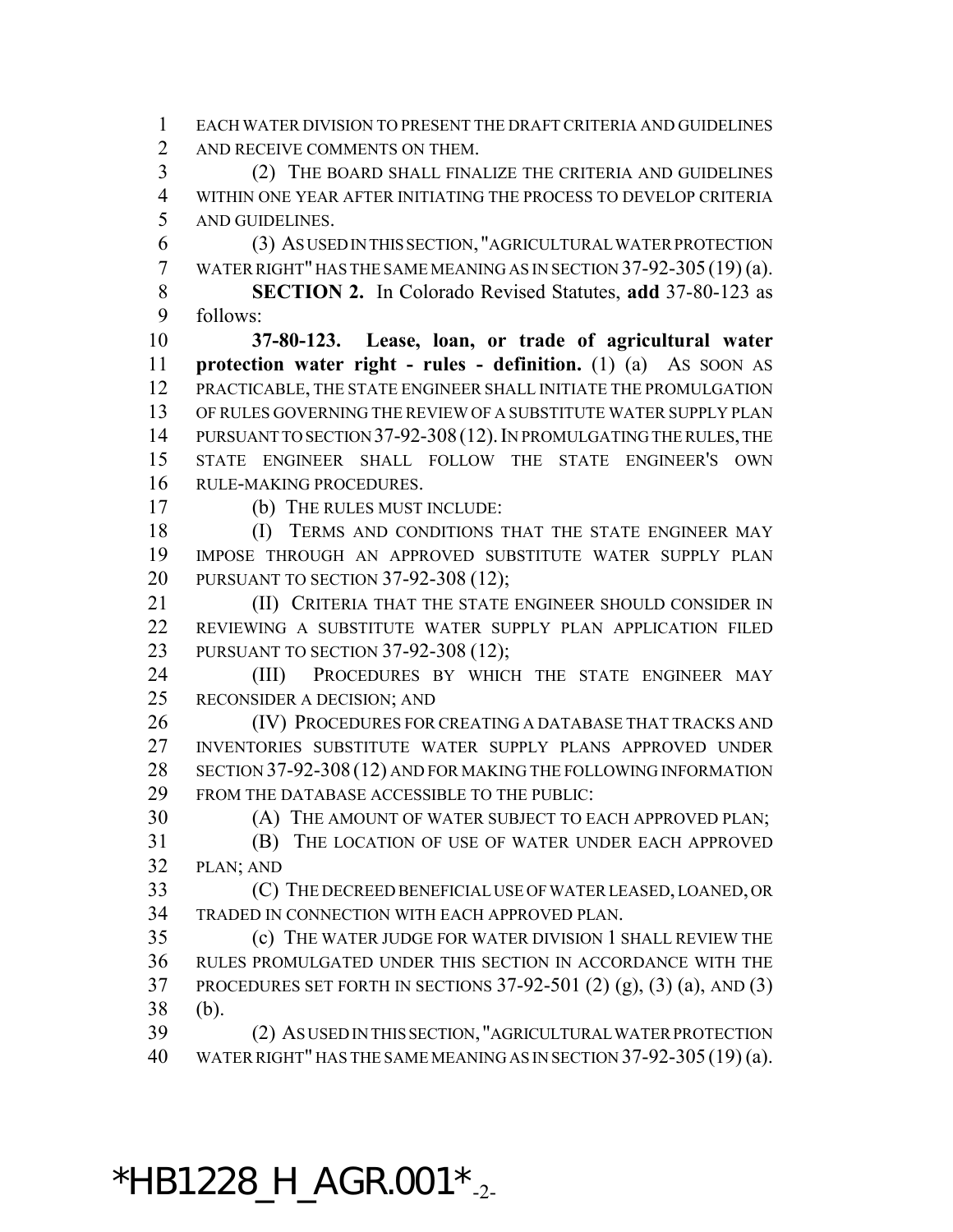**SECTION 3.** In Colorado Revised Statutes, 37-92-305, **add** (4) 2 (c) and (19) as follows:

 **37-92-305. Standards with respect to rulings of the referee and decisions of the water judge - definitions.** (4) (c) WITH RESPECT TO A CHANGE-IN-USE APPLICATION THAT SEEKS APPROVAL TO CHANGE AN ABSOLUTE DECREED IRRIGATION WATER RIGHT USED FOR AGRICULTURAL PURPOSES TO AN AGRICULTURAL WATER PROTECTION WATER RIGHT, AS 8 DESCRIBED IN SUBSECTION (19) OF THIS SECTION, THE DECREE MUST:

 (I) QUANTIFY THE HISTORICAL DIVERSIONS AND HISTORICAL CONSUMPTIVE USE OF THE ABSOLUTE DECREED IRRIGATION WATER RIGHT USED FOR AGRICULTURAL PURPOSES PURSUANT TO SUBSECTION (3) OF THIS SECTION;

 (II) QUANTIFY THE RETURN FLOWS ASSOCIATED WITH THE HISTORICAL USE OF THE WATER RIGHT IN TIME, PLACE, AND AMOUNT;

 (III) PROVIDE TERMS AND CONDITIONS, PURSUANT TO PARAGRAPH (a) OF THIS SUBSECTION (4), FOR A CHANGE IN THE USE OF THE AGRICULTURAL WATER PROTECTION WATER RIGHT PURSUANT TO A SUBSTITUTE WATER SUPPLY PLAN, APPROVED IN ACCORDANCE WITH SECTIONS 37-92-308 (12) AND 37-80-123, INCLUDING THE RETURN FLOW OBLIGATIONS IN TIME, PLACE, AND AMOUNT THAT PREVENT MATERIAL INJURY TO OTHER VESTED WATER RIGHTS AND DECREED CONDITIONAL WATER RIGHTS;

**(IV) IN ACCORDANCE WITH SUBPARAGRAPH (II) OF PARAGRAPH (b)**  OF SUBSECTION (19) OF THIS SECTION, ALLOW AN AMOUNT OF THE 25 OUANTIFIED HISTORICAL CONSUMPTIVE PORTION OF WATER SUBJECT TO THE CHANGED AGRICULTURAL WATER PROTECTION WATER RIGHT TO BE DELIVERED TO A POINT OF DIVERSION OR DECREED INSTREAM FLOW WITHIN THE WATER DIVISION OF HISTORICAL USE WITHOUT DESIGNATING THE BENEFICIAL USE TO WHICH THE WATER WILL BE APPLIED. DELIVERY MUST BE TO A POINT OF DIVERSION OR DECREED INSTREAM FLOW THAT IS APPROVED BY THE STATE ENGINEER IN ACCORDANCE WITH CONDITIONS:

(A) SET FORTH IN SECTION 37-92-308 (12); AND

 (B) DEVELOPED BY THE STATE ENGINEER PURSUANT TO SECTION 37-80-123; AND

 (V) FOR A PERIOD THAT THE WATER JUDGE DEEMS NECESSARY AND DESIRABLE TO REMEDY OR PRECLUDE INJURY AND PURSUANT TO SECTION 37-92-304 (6), BE SUBJECT TO RETAINED JURISDICTION BY THE WATER JUDGE ON THE QUESTION OF INJURY TO OTHER VESTED WATER RIGHTS.

 (19) **Agricultural water protection - definitions.** (a) (I) AFTER THE STATE ENGINEER'S PROPOSED RULES PROMULGATED UNDER SECTION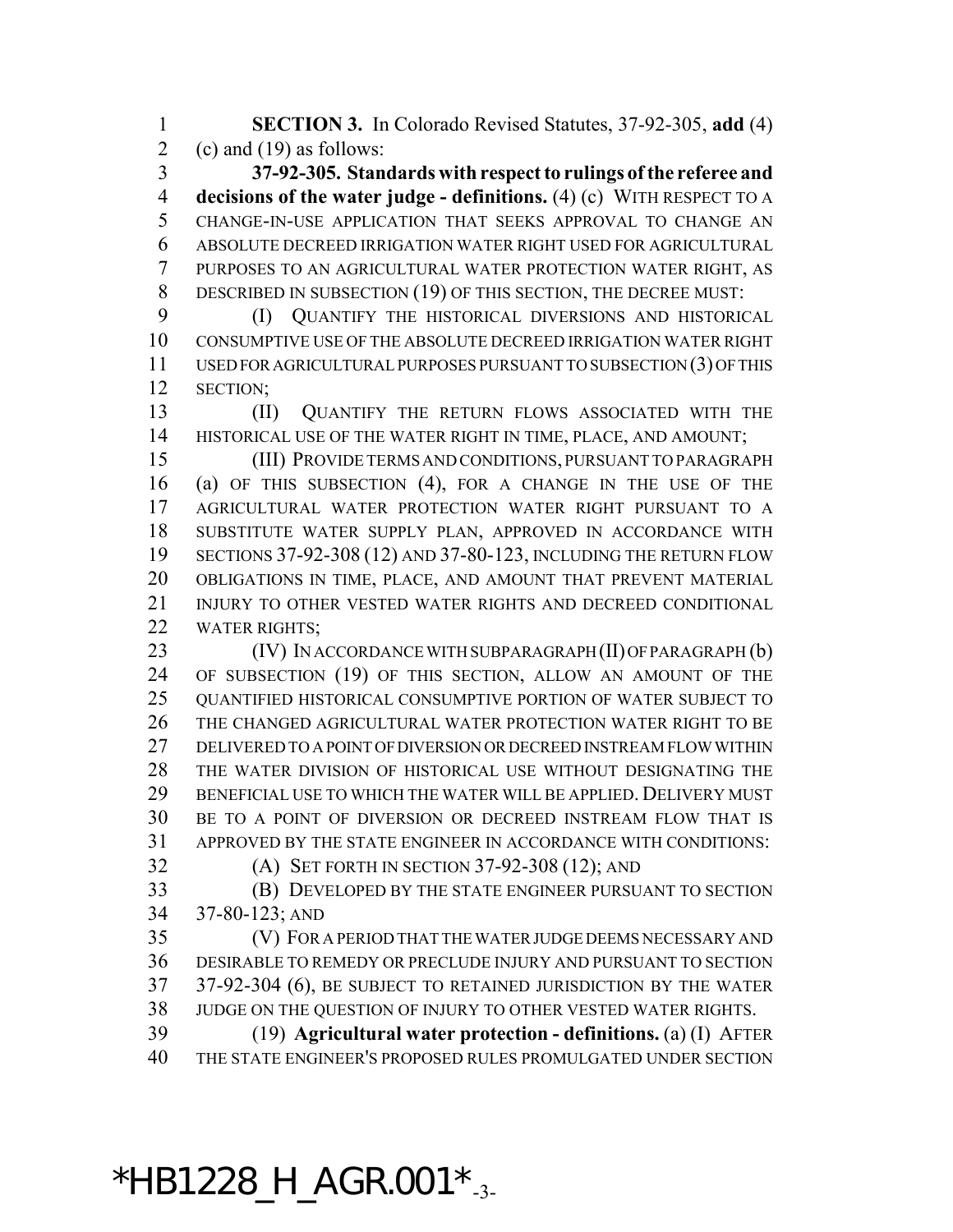37-80-123 ARE REVIEWED AND FINALIZED PURSUANT TO SECTION 2 37-80-123 (1) (c) AND AFTER THE COLORADO WATER CONSERVATION BOARD HAS FINALIZED THE CRITERIA AND GUIDELINES DEVELOPED PURSUANT TO SECTION 37-60-133, THE OWNER OF AN ABSOLUTE DECREED IRRIGATION WATER RIGHT USED FOR AGRICULTURAL PURPOSES MAY APPLY IN WATER COURT TO CHANGE THE USE OF THE WATER RIGHT TO AN AGRICULTURAL WATER PROTECTION WATER RIGHT. AS USED IN THIS SECTION, AN "AGRICULTURAL WATER PROTECTION WATER RIGHT" MEANS A WATER RIGHT DECREED TO ALLOW THE LEASE, LOAN, OR TRADE OF UP TO FIFTY PERCENT OF THE WATER SUBJECT TO THE WATER RIGHT.

 (II) AFTER A PERSON HAS OBTAINED A DECREED AGRICULTURAL WATER PROTECTION WATER RIGHT, THE PERSON MAY APPLY FOR SUBSTITUTE WATER SUPPLY PLAN APPROVAL PURSUANT TO SECTION 37-92-308 (12).

 (b) IF THE OWNER OF A DECREED AGRICULTURAL WATER PROTECTION WATER RIGHT OBTAINS A SUBSTITUTE WATER SUPPLY PLAN PURSUANT TO SECTION 37-92-308 (12), THE AGRICULTURAL WATER PROTECTION WATER RIGHT IS SUBJECT TO THE FOLLOWING CONDITIONS:

 (I) THE OWNER OF A DECREED AGRICULTURAL WATER PROTECTION WATER RIGHT MUST COMPLY WITH THE TERMS OF THE DECREE GOVERNING THE POINT OF DIVERSION OR INSTREAM FLOW WHERE THE LEASED, LOANED, OR TRADED WATER IS BEING DELIVERED;

23 (II) THE OWNER MAY LEASE, LOAN, OR TRADE UP TO FIFTY PERCENT OF THE QUANTIFIED HISTORICAL CONSUMPTIVE USE PORTION OF 25 THE AGRICULTURAL WATER PROTECTION WATER RIGHT;

26 (III) ANY AMOUNT OF WATER NOT BEING LEASED, LOANED, OR TRADED MUST CONTINUE TO BE USED FOR AGRICULTURAL PURPOSES:

28 (A) ON THE PROPERTY HISTORICALLY DECREED TO BE SERVED BY THE ORIGINAL ABSOLUTE DECREED IRRIGATION WATER RIGHT; OR

 (B) FOR AS LONG AS THE OTHER PORTION OF WATER IS BEING LEASED, LOANED, OR EXCHANGED, ON ANOTHER PROPERTY SERVED BY THE SAME DITCH SYSTEM;

 (IV) THE OWNER OF THE AGRICULTURAL WATER PROTECTION WATER RIGHT IS REQUIRED TO PARTICIPATE IN ONE OR MORE OF THE FOLLOWING PROGRAMS:

 (A) AS ESTABLISHED BY THE FEDERAL GOVERNMENT, THE STATE, A SUBDIVISION OF THE STATE, OR A NONPROFIT ORGANIZATION, CONSERVATION PROGRAMS THAT CONSERVE THE LAND HISTORICALLY SERVED BY THE IRRIGATION WATER RIGHT, WHICH PROGRAMS INCLUDE COLORADO'S CONSERVATION EASEMENT PROGRAM ESTABLISHED IN

## $*$ HB1228\_H\_AGR.001 $*_{-4}$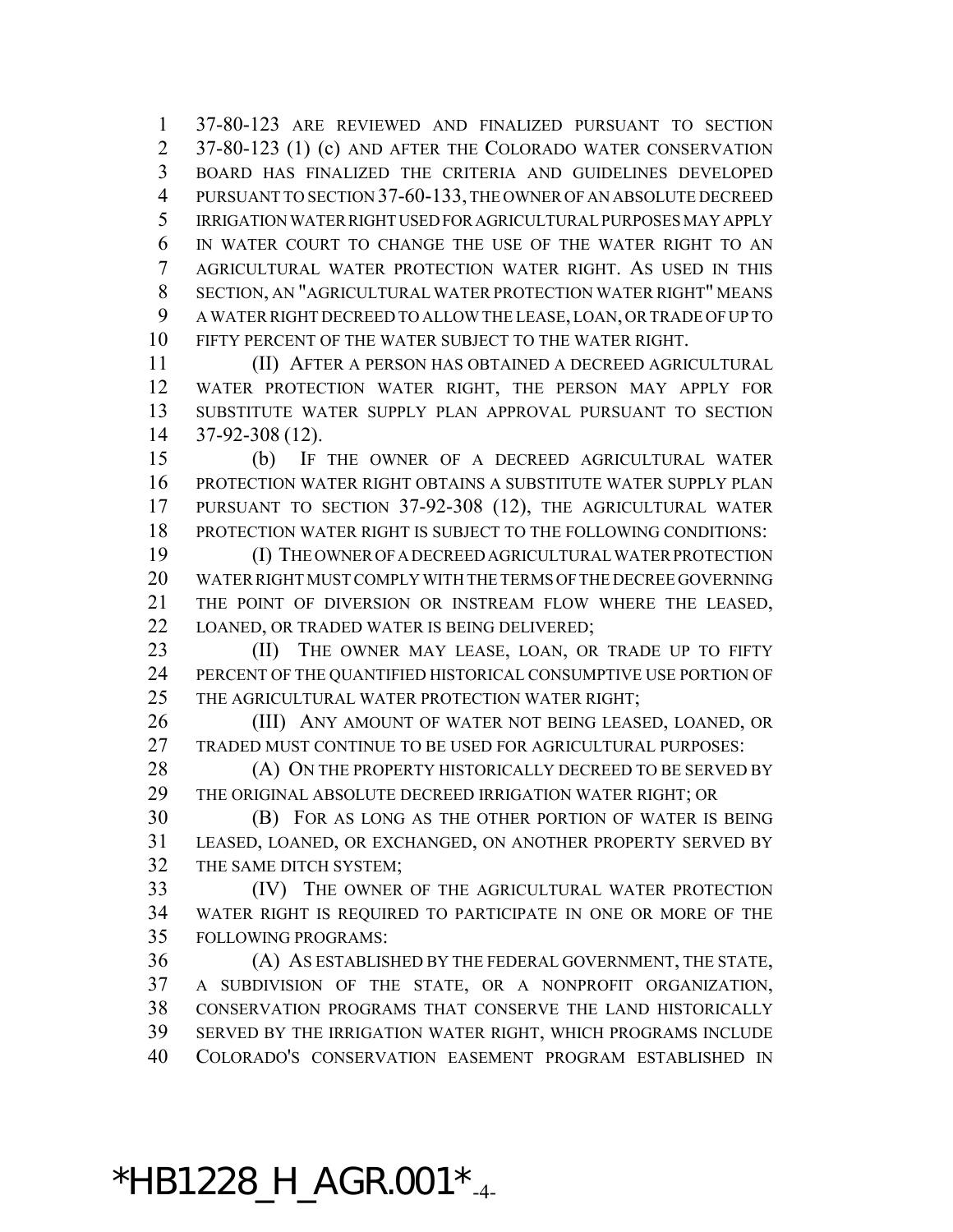ARTICLE 30.5 OF TITLE 38,C.R.S., THE UNITED STATES FISH AND WILDLIFE SERVICE EASEMENT PROGRAM, THE NATURAL RESOURCES CONSERVATION SERVICES EASEMENT PROGRAM, THE COLORADO DIVISION OF PARKS AND WILDLIFE EASEMENT PROGRAM, AND A COUNTY OPEN SPACE EASEMENT PROGRAM; OR

 (B) AN AGRICULTURAL WATER PROTECTION PROGRAM DESIGNED TO ASSURE COMPLIANCE WITH THE TERMS OF SUBPARAGRAPH (III) OF THIS PARAGRAPH (b). THE PROGRAM MUST BE SPONSORED AND OPERATED BY AN ELIGIBLE ENTITY THROUGH A FORMAL ACTION OR ORDINANCE AND IN COMPLIANCE WITH MINIMUM CRITERIA AND GUIDELINES ESTABLISHED BY THE COLORADO WATER CONSERVATION BOARD PURSUANT TO SECTION 37-60-133. AN ELIGIBLE ENTITY MAY ENROLL AGRICULTURAL WATER PROTECTION WATER RIGHTS ONLY FROM A WATER RIGHT HISTORICALLY DECREED WITHIN THE ENTITY'S GEOGRAPHIC BOUNDARY.

 (V) IF THE OWNER'S PARTICIPATION IN A CONSERVATION PROGRAM PURSUANT TO SUBPARAGRAPH (IV) OF THIS PARAGRAPH (b) CEASES, THE OWNER'S ELIGIBILITY TO TRANSFER WATER SUBJECT TO THE AGRICULTURAL WATER PROTECTION WATER RIGHT BY LEASE, LOAN, OR TRADE OR TO OBTAIN A SUBSTITUTE WATER SUPPLY PLAN PURSUANT TO SECTION 37-92-308 (12) IS SUSPENDED, AND THE WATER MUST BE USED ONLY FOR AGRICULTURAL IRRIGATION PURPOSES ON THE PROPERTY 22 HISTORICALLY DECREED TO BE SERVED BY THE ORIGINAL ABSOLUTE DECREED IRRIGATION WATER RIGHT UNTIL THE OWNER PARTICIPATES IN ONE OF THE CONSERVATION PROGRAMS AGAIN; AND

 (VI) THE OWNER SHALL NOT LEASE, LOAN, OR TRADE WATER SUBJECT TO THE AGRICULTURAL WATER PROTECTION WATER RIGHT OUTSIDE OF THE WATER DIVISION WHERE THE HISTORICAL CONSUMPTIVE USE WAS LOCATED.

 (c) AS USED IN THIS SUBSECTION (19), AN "ELIGIBLE ENTITY" MEANS AN ENTITY THAT:

 (I) HAS GEOGRAPHIC BOUNDARIES THAT ARE LOCATED ENTIRELY WITHIN THE WATER DIVISION OF THE WATER RIGHT'S HISTORICAL PLACE OF USE AND ARE DEFINED IN AN ORIGINAL OR AMENDED DOCUMENT GOVERNING THE ENTITY; AND

 (II) IS A WATER CONSERVATION DISTRICT, WATER CONSERVANCY DISTRICT, IRRIGATION DISTRICT, DITCH OR RESERVOIR COMPANY, NONPROFIT WATER PROVIDER, OR A MUNICIPALITY.

 **SECTION 4.** In Colorado Revised Statutes, 37-92-308, **add** (12) as follows:

**37-92-308. Substitute water supply plans - special procedures**

\*HB1228\_H\_AGR.001 $*_{-5}$ -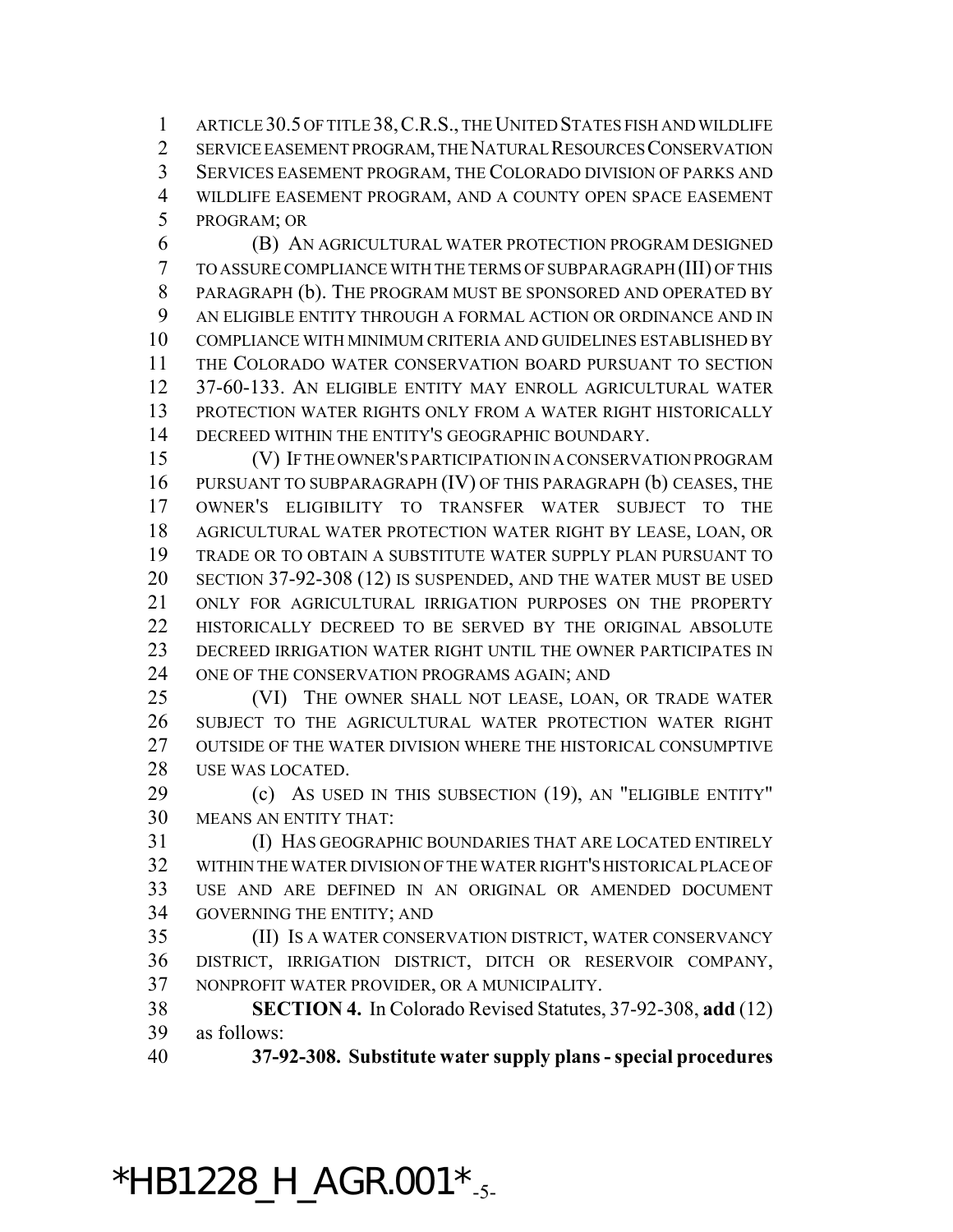**for review - water adjudication cash fund - legislative declaration - repeal.** (12) **Agricultural water protection.** (a) AFTER A PERSON HAS OBTAINED A DECREED AGRICULTURAL WATER PROTECTION WATER RIGHT PURSUANT TO SECTION 37-92-305 (19), THE PERSON MAY APPLY FOR A SUBSTITUTE WATER SUPPLY PLAN PURSUANT TO THIS SUBSECTION (12).

 (b) (I) THE STATE ENGINEER MAY APPROVE THE LEASE, LOAN, OR TRADE OF WATER UNDER A SUBSTITUTE WATER SUPPLY PLAN PURSUANT TO THIS SUBSECTION (12) IF THE APPLICANT HAS:

 (A) PROVIDED WRITTEN NOTICE OF THE REQUEST FOR APPROVAL OF THE SUBSTITUTE WATER SUPPLY PLAN BY ELECTRONIC MAIL OR FIRST-CLASS MAIL TO ALL PARTIES WHO HAVE SUBSCRIBED TO THE SUBSTITUTE WATER SUPPLY PLAN NOTIFICATION LIST FOR THE WATER DIVISION IN WHICH THE PROPOSED PLAN IS LOCATED; AND

(B) FILED PROOF OF THE NOTICE WITH THE STATE ENGINEER.

 (II) A PERSON WHO RECEIVES WRITTEN NOTICE OF THE REQUEST FOR APPROVAL OF A SUBSTITUTE WATER SUPPLY PLAN PURSUANT TO SUBPARAGRAPH (I) OF THIS PARAGRAPH (b) HAS THIRTY-FIVE DAYS AFTER THE DATE THAT THE NOTICE WAS MAILED TO FILE COMMENTS WITH THE STATE ENGINEER ON THE SUBSTITUTE WATER SUPPLY PLAN APPLICATION. A PARTY FILING A COMMENT WITH THE STATE ENGINEER MUST INCLUDE 21 THE FOLLOWING IN THE COMMENT:

22 (A) ANY CLAIM OF INJURY;

 (B) ANY TERMS AND CONDITIONS THAT THE PARTY BELIEVES SHOULD BE IMPOSED ON THE PLAN TO PREVENT INJURY TO A PARTY'S WATER RIGHTS OR DECREED CONDITIONAL WATER RIGHTS; AND

**(C)** ANY OTHER INFORMATION THE PARTY WISHES THE STATE ENGINEER TO CONSIDER IN REVIEWING THE SUBSTITUTE WATER SUPPLY PLAN REQUEST.

**(c)** IF, AFTER CONSIDERATION OF THE APPLICATION AND ANY COMMENTS RECEIVED ON THE APPLICATION, THE STATE ENGINEER APPROVES A SUBSTITUTE WATER SUPPLY PLAN PURSUANT TO THIS SUBSECTION (12), THE APPROVAL MUST:

(I) COMPLY WITH CONDITIONS:

(A) SET FORTH IN SECTION 37-92-305 (19); AND

 (B) DEVELOPED BY THE STATE ENGINEER PURSUANT TO SECTION 37-80-123;

 (II) COMPLY WITH THE TERMS AND CONDITIONS OF THE APPLICANT'S DECREED AGRICULTURAL WATER PROTECTION WATER RIGHT, AS RECOGNIZED BY THE CASE NUMBER OF THE DECREE;

(III) IDENTIFY THE ASSOCIATED WATER RIGHT AS AN

## $*$ HB1228\_H\_AGR.001 $*_{-6}$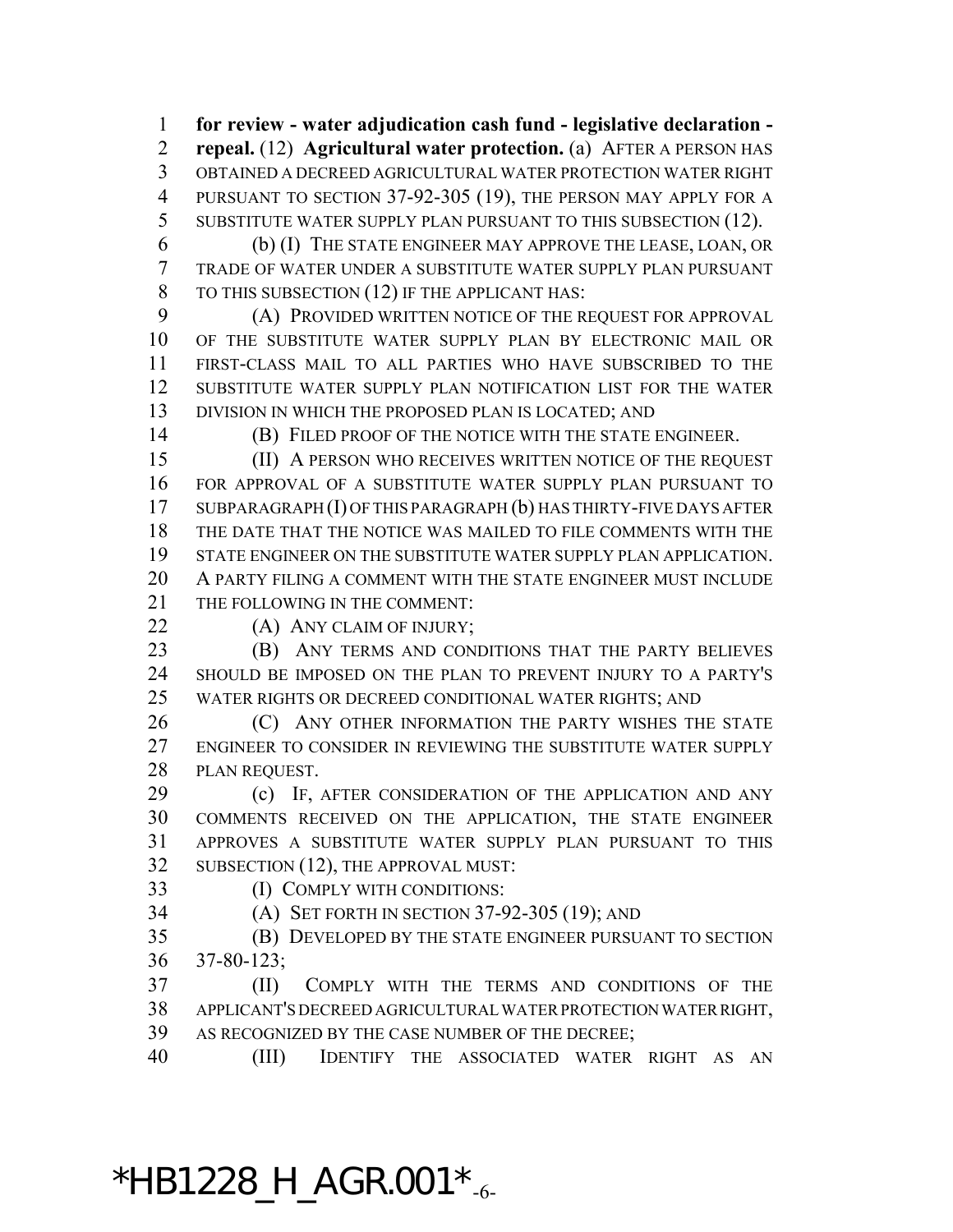AGRICULTURAL WATER PROTECTION WATER RIGHT;

 (IV) QUANTIFY THE PORTION OF THE HISTORICAL CONSUMPTIVE USE OF THE WATER RIGHT TO BE LEASED, LOANED, OR TRADED;

 (V) QUANTIFY THE PORTION OF THE RETURN FLOWS ASSOCIATED WITH THE HISTORICAL USE OF THE WATER TO BE LEASED, LOANED, OR TRADED IN TIME, PLACE, AND AMOUNT;

 (VI) PROVIDE TERMS AND CONDITIONS FOR THE USE OF THE WATER RIGHT, INCLUDING THE RETURN FLOW OBLIGATIONS IN TIME, PLACE, AND AMOUNT, THAT PREVENT MATERIAL INJURY TO OTHER VESTED WATER RIGHTS AND DECREED CONDITIONAL WATER RIGHTS; AND

 (VII) IN ACCORDANCE WITH SECTION 37-92-305 (19) (b) (I), ALLOW DELIVERY OF AN AMOUNT OF THE QUANTIFIED HISTORICAL CONSUMPTIVE PORTION OF THE AGRICULTURAL WATER PROTECTION WATER RIGHT. DELIVERY MUST BE TO A POINT OF DIVERSION THAT IS SUBJECT TO AN EXISTING WATER COURT DECREE OR A DECREED INSTREAM FLOW.

 (d) A SUBSTITUTE WATER SUPPLY PLAN APPROVED PURSUANT TO THIS SUBSECTION (12) IS VALID FOR ONE YEAR. IF THE TERMS AND CONDITIONS OF THE PLAN REMAIN UNCHANGED, THE HOLDER OF THE PLAN MAY RENEW THE PLAN TWO TIMES WITHOUT REAPPLYING BY NOTIFYING THE STATE ENGINEER BY ELECTRONIC MAIL OR FIRST-CLASS MAIL THAT THE TERMS AND CONDITIONS REMAIN UNCHANGED. TO MAINTAIN THE SUBSTITUTE WATER SUPPLY PLAN, THE HOLDER OF THE PLAN MUST FILE A NEW APPLICATION EVERY THREE YEARS. ANY CHANGE IN THE TERMS AND CONDITIONS IMMEDIATELY NULLIFIES THE SUBSTITUTE WATER SUPPLY PLAN, AND A NEW APPLICATION MUST BE APPLIED FOR AND APPROVED BY 27 THE STATE ENGINEER PURSUANT TO THIS SUBSECTION (12).

 (e) WHEN THE STATE ENGINEER APPROVES OR DENIES A SUBSTITUTE WATER SUPPLY PLAN, THE STATE ENGINEER SHALL SERVE A COPY OF THE DECISION ON ALL PARTIES TO THE APPLICATION AND THE WATER COURT APPLICATION BY FIRST-CLASS MAIL OR, IF A PARTY HAS SO ELECTED, BY ELECTRONIC MAIL.

 (f) THE STATE ENGINEER MUST PROVIDE A DETAILED STATEMENT OF THE BASIS AND RATIONALE FOR THE DECISION. FOR A DECISION APPROVING THE APPLICATION, THE STATEMENT OF THE BASIS AND RATIONALE MUST INCLUDE A COMPLETE EXPLANATION OF THE TERMS AND CONDITIONS IMPOSED TO PREVENT INJURY TO OTHER WATER RIGHTS AND WHY THEY ARE IMPOSED.THE DECISION MUST INCLUDE A DESCRIPTION OF THE CONSIDERATION GIVEN TO ANY WRITTEN COMMENTS THAT WERE FILED BY OTHER PARTIES.

## \*HB1228\_H\_AGR.001 $*_{.7}$